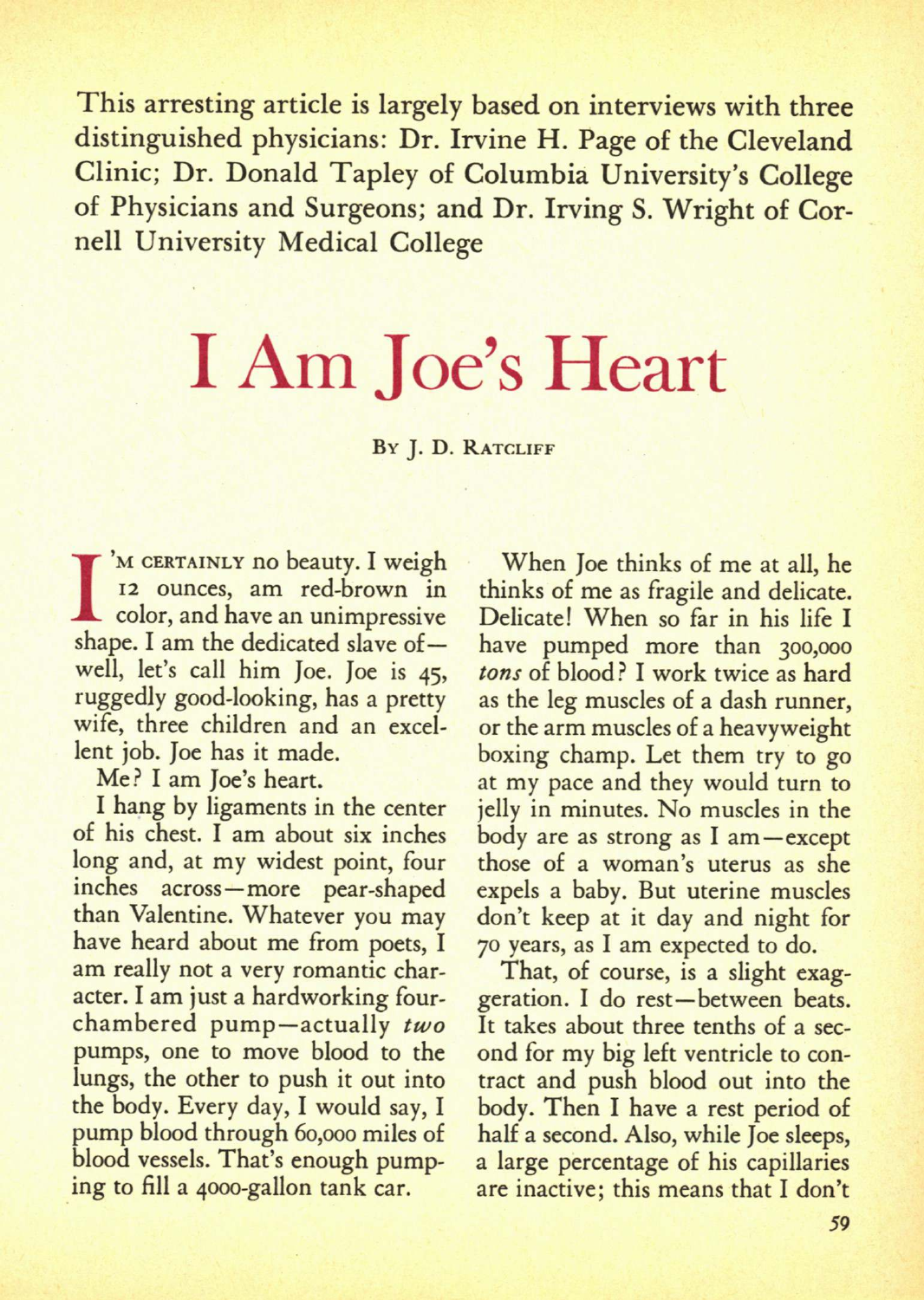have to push blood through them, and my beat slows from a normal 72 down to 55.

Joe almost never thinks of me which is good. I don't want him to become one of those heart neurotics and worry us *both* into real trouble. When he does worry about me it is almost always about the wrong things. One night, as he was drifting off to sleep, Joe was listening to my quiet thumping—that's the opening and closing of my valves—and he thought he heard me "skip" a beat. He was quite worried. Was I giving out on him? He needn't have been concerned.

From time to time, my ignition system gets momentarily out of whack—just like the ignition system on Joe's car. I generate my own electricity, and send out impulses to trigger contraction. But occasionally I will misfire, piling one beat on top of another. It sounds as if I have "skipped"—but I haven't. Joe would be surprised how often this happens when he isn't listening.

After a nightmare he sometimes wakes up and worries because I am racing. That's because when he runs for his life in his dreams, I run, too. Joe's worries actually aggravate things—make me go still faster. If he would calm down, so would I. But if he can't, there is a way to slow me down. The vagus nerves act as a brake. They pass up through the neck—behind the ears, at the hinge of the jaw. Gentle massage here will slow my beat.

Joe blames almost everything on

me—fatigue, dizzy spells and such. But I have little to do with his fatigue, and his occasional dizzy spells usually trace to his ears. From time to time he will be doing desk work, and will get a sharp pain in the chest. He fears that he is about to have a heart attack. He needn't worry. That pain comes from his digestive tract—payment for the heavy meal eaten a couple of hours earlier. When I am in trouble, I usually send out a pain signal only after undue exertion or emotion. That's the way I tell him I am not getting enough nourishment to carry the work he is loading on me.

How do I get my nourishment? From the blood, of course. But, although I represent only  $1/200$  of the body weight, I require about 1/20 of the blood supply. That means I consume about ten times the nourishment required by the body's other organs and tissues.

But I don't extract nourishment from the blood passing through my four chambers. I am fed by my own two coronary arteries - little branching "trees" with trunks not much larger than soda straws. This is my weak spot. Trouble here is the greatest single cause of death.

No one knows how it happens, but early in life — sometimes even at birth in the hearts of some Joes fatty deposits begin to build up in the coronary arteries. Gradually, they can close an artery. Or, a clot may form to close it suddenly.

When an artery shuts down, the portion of the heart muscle it feeds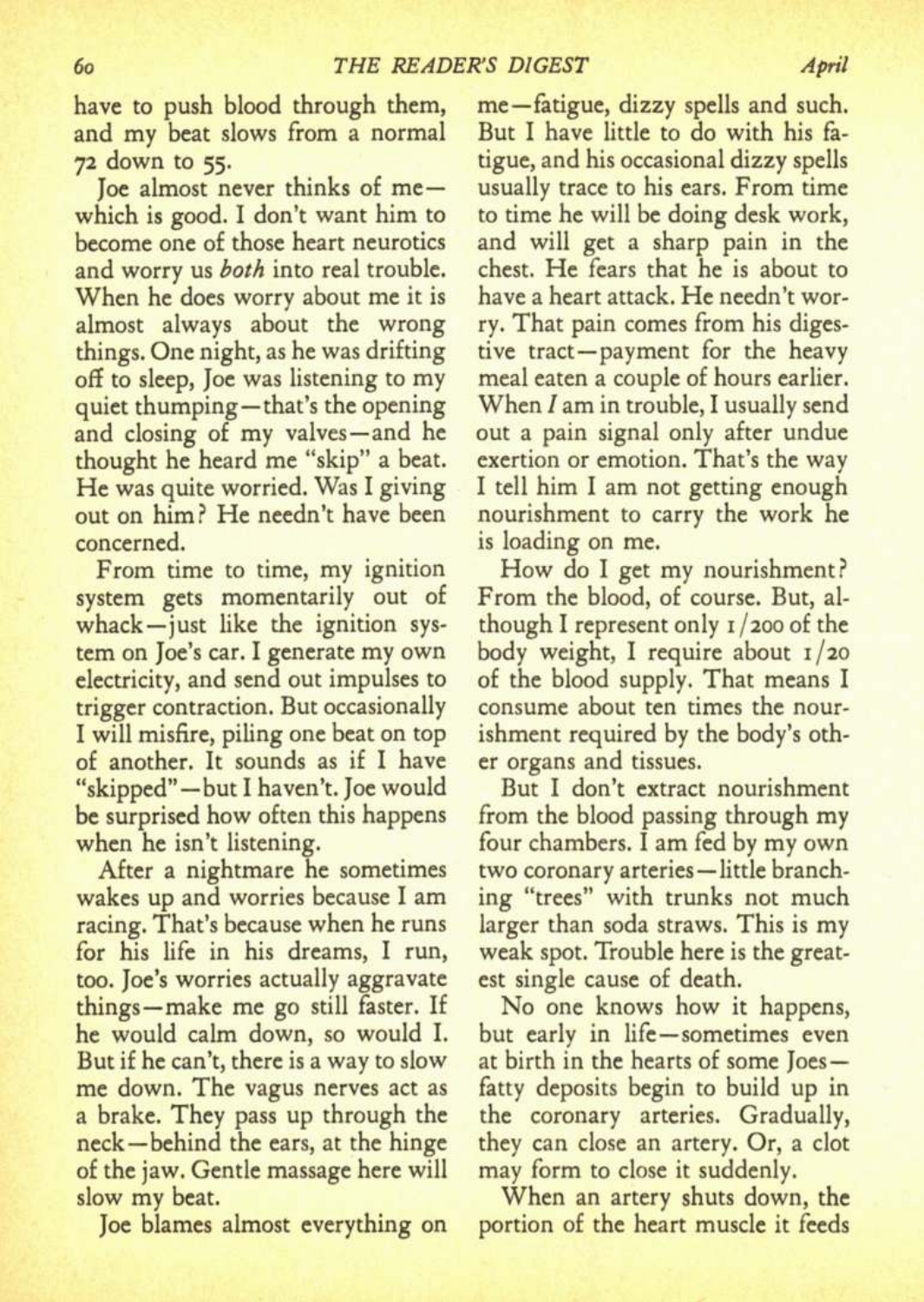dies. This leaves scar tissue—perhaps it is no larger than a small marble, but it can be half the size of a tennis ball. How serious the trouble is depends on the size and position of the plugged artery.

Joe had a heart attack five years ago and didn't even know it. He was too busy to notice that tiny twinge of pain in his chest. The artery that clogged was a small one on my rear wall. It took me two weeks to sweep away the dead tissue and repave the area with a scar not much larger than a pea.

Joe comes from a family where heart disease has occurred often, so statistics say that I am going to give him trouble, too. Of course, he can't do anything about his heredity. But he can do a lot to minimize risk.

Let's start with overweight. Joe is getting extra padding around the middle and jokes about his middleage spread. It's no laughing matter. Every pound of his excess fat contains something like 200 *miles* of capillaries which I have to push blood through. And that is in addition to the work of carrying around each extra pound.

And that brings me to Joe's blood pressure. It's 140/90—the upper limit of normal for his age. The 140 measures the pressure I work against while contracting, and the 90 is the pressure while I am resting between beats. The lower figure is the more important. The higher that figure rises, the less rest I get. And without adequate rest a heart simply works itself to death.

There are a lot of things Joe could do to get his blood pressure down to safer levels. The first is to get rid of excess poundage. He would be surprised at the drop in blood pressure that would follow.

Smoking is another thing. Joe smokes two packs a day—which means he may be absorbing 80 to 120 milligrams of nicotine every 24 hours. This is pretty violent stuff. It constricts arteries, particularly in the hands and feet, which raises the pressure against which I must work. It also stimulates *me* so that I beat more rapidly; a cigarette pushes my beat up from a normal 72 into the 8o's. Joe tells himself that it is too late to give up smoking—that the damage is done. But, if he could get rid of that constant nicotine stimulation, things would be easier for me.

Joe could give me a break in other ways. He is a competitive, driving, worrying sort of fellow—you know, the successful-businessman type. He doesn't realize that his constant fretting continually stimulates his adrenal glands to produce more adrenaline and noradrenaline. It's the same old story as with nicotine: tightened arteries, higher blood pressure, a faster pace for me.

The point is this: If Joe relaxes, I relax. After all, he doesn't have to be going to a fire all the time. An occasional nap would help. And he might try some light reading instead of that stuff he brings home from the office in his briefcase.

Exercise is another thing. Joe is one of those weekend athletes—who